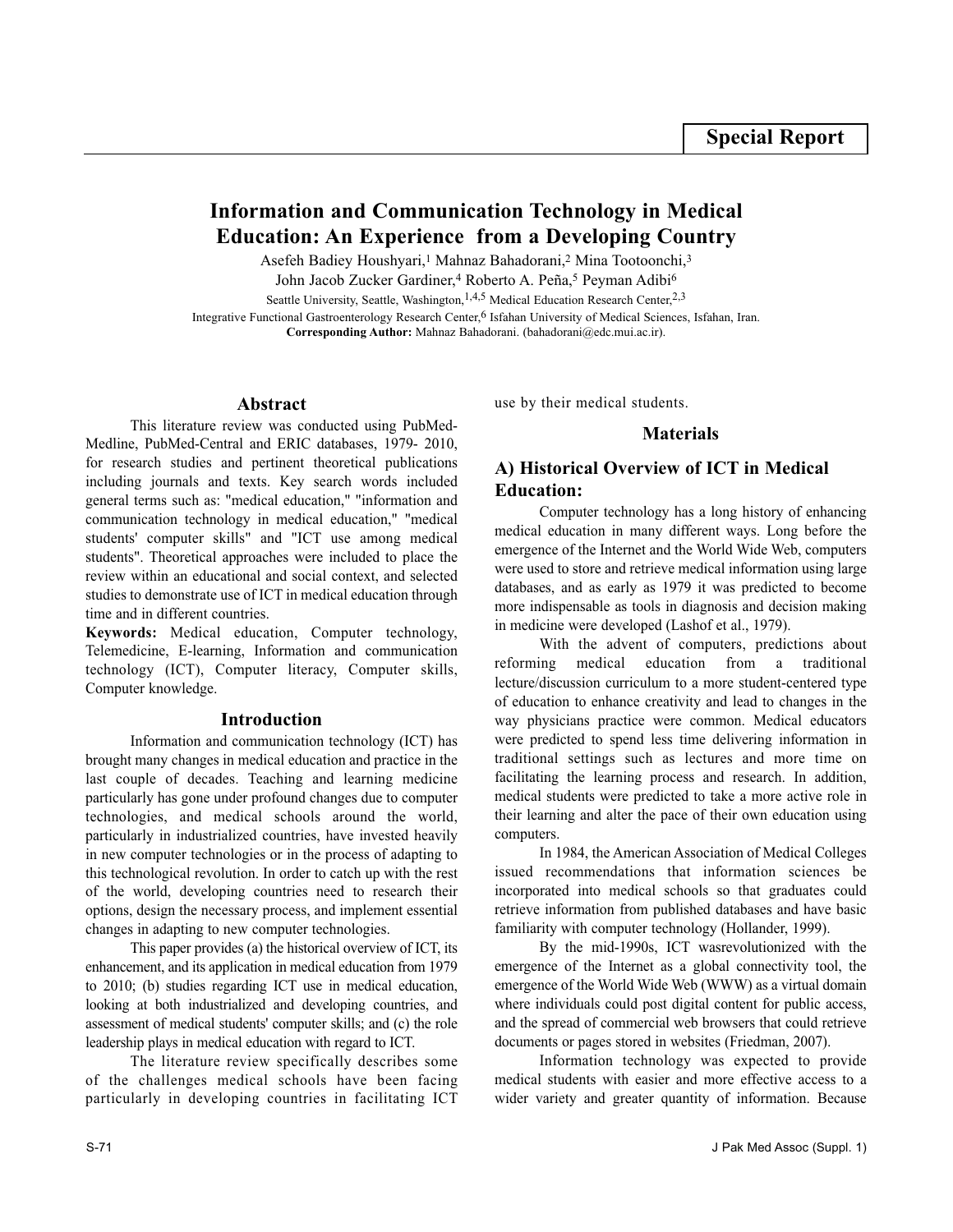information technology was expected to play an important role in primary and secondary education, it was believed that medical students' knowledge and expectation of computer use would grow consequently, and increasing demand for computer skills in medical curricula would have a great potential to influence how medicine would be taught and learned (Mooney & Bligh, 1997).

Today, multimedia technology, the World Wide Web, and the omnipresent nature of networked computers have transformed educational technologies. Medical educators now use technology more than ever to deliver learning resources, and this increased use can be seen in the growing number of publications and conference presentations related to educational technology (Aschenbrener, 2008). Accordingly, educational technologies have enhanced teaching and learning in medical education, and will continue to evolve and become further integrated into all aspects of the medical industry.

Information technology has made medical knowledge accessible for everyone. Patients not only use ICT to better understand medical issues, but they also use networking to inform each other, rate their doctors, question medical procedures, and launch malpractice suits. The Internet has made the medical knowledge accessible for everyone around the world and medical knowledge is no longer a health care provider monopoly. Health care experts and physicians must be well prepared to cope with changing patient behaviors and knowledge (Karsenti & Charlin, 2008, p. 69).

Computer technology has been impacting medical education for the past four decades. As computer technology has evolved and improved through the time, it has become more integrated with and inseparable from medical knowledge due to exponential changes happening to the medical field itself. Computer technology has affected medical education from ease of storing and retrieving data, performing statistical analysis, and individualizing the medical education, to the creation of and access to gigantic medical research engines on the Internet, distant learning and practicing, and virtual simulators. As the world becomes more globalized, having access to information, communication technologies, and information literacy, become extremely important for future physicians.

### **B) Studies Regarding ICT Use in Medical Education:**

Because of the important role that computer technology plays in medical education in both industrialized and developing countries, medical students' computer skills have been researched for at least the past three decades (Dorup, 2004; Hollander, 1999; Lashof, Banta, Pengov, Gardner, & Pietz, 1979). These studies suggested that in both industrialized and developing countries, students realize the significant transforming impact of ICT on medical education and want to see the necessary changes being implemented to facilitate this revolutionary transformation (Karsenti&Charlin, 2008).

One issue regarding ICT in medical education is access. While industrialized countries benefit from investing in ICT, developing countries could particularly benefit from ICTmediated education because of the lack of educational institutions and qualified medical educators, poor distribution of facilities, and poor access to the latest educational infrastructure (Maharana et al., 2009). Students in developed countries have adopted ICT if available, and actively use medical databases (Virtanen & Nieminen, 2002). However, access to technology is often an issue in developing countries.

ICT use was examined at a medical college in Burla, India, and according to Maharana et al. (2009), ICT could be a useful tool to address problems in medical education, but the lack of technology and resources was a serious limitation. Most users were deprived of access to the vast medical literature available in electronic format, and the medical college had not been able to use the services available at national and international levels (Maharana et al., 2009).

Even if access to ICT is not an issue, student skills levels may impede the use or adoption of ICT and computer skills classes or assistance is needed for the medical students (Azarmina et al., 2004; Kir, Ogur, Kilic, Tekbas, & Hasde, 2004; Link &Marz, 2006; Lotfnejadafsha, Habibi, &Ghaderipakdel, 2007). Multiple studies have been done that examined the perceptions medical students had regarding computers, computer skills, and ICT (Bin Ghouth, 2008; Dorup, 2004; Hollander, 1999; Lotfnejadafsha et al., 2007). One finding common to all of these studies was that while the students usually used computers and the Internet for personal use, few used computers or ICT in their medical education. Another commonality was that all of the participants understood the importance of ICT in medical education, and were willing to use ICT if available and training was provided (Bin Ghouth, 2008; Dorup, 2004; Hollander, 1999; Lotfnejadafsha et al., 2007).

At Uromia University of Medical Science in Iran, Lotfnejadafsha et al. (2007) found that, in general, the medical students had no formal computer training and were unaware of the medical research and education resources available. In a study conducted in Yemen, it was concluded that despite the medical students' computer and Internet knowledge being good, their use of technology for medical research was poor (Bin Ghouth, 2008). The highest levels of competence assessed were usually for e-mail, Internet use, and file management, and very few students were confident in specific applications such as office productivity software or doing a Medline search (Azarmina et al., 2004; Vittal, 2004).

In order to increase ICT use among medical students, Kommalage and Gunawardena (2008) concluded that improving IT knowledge among undergraduate students was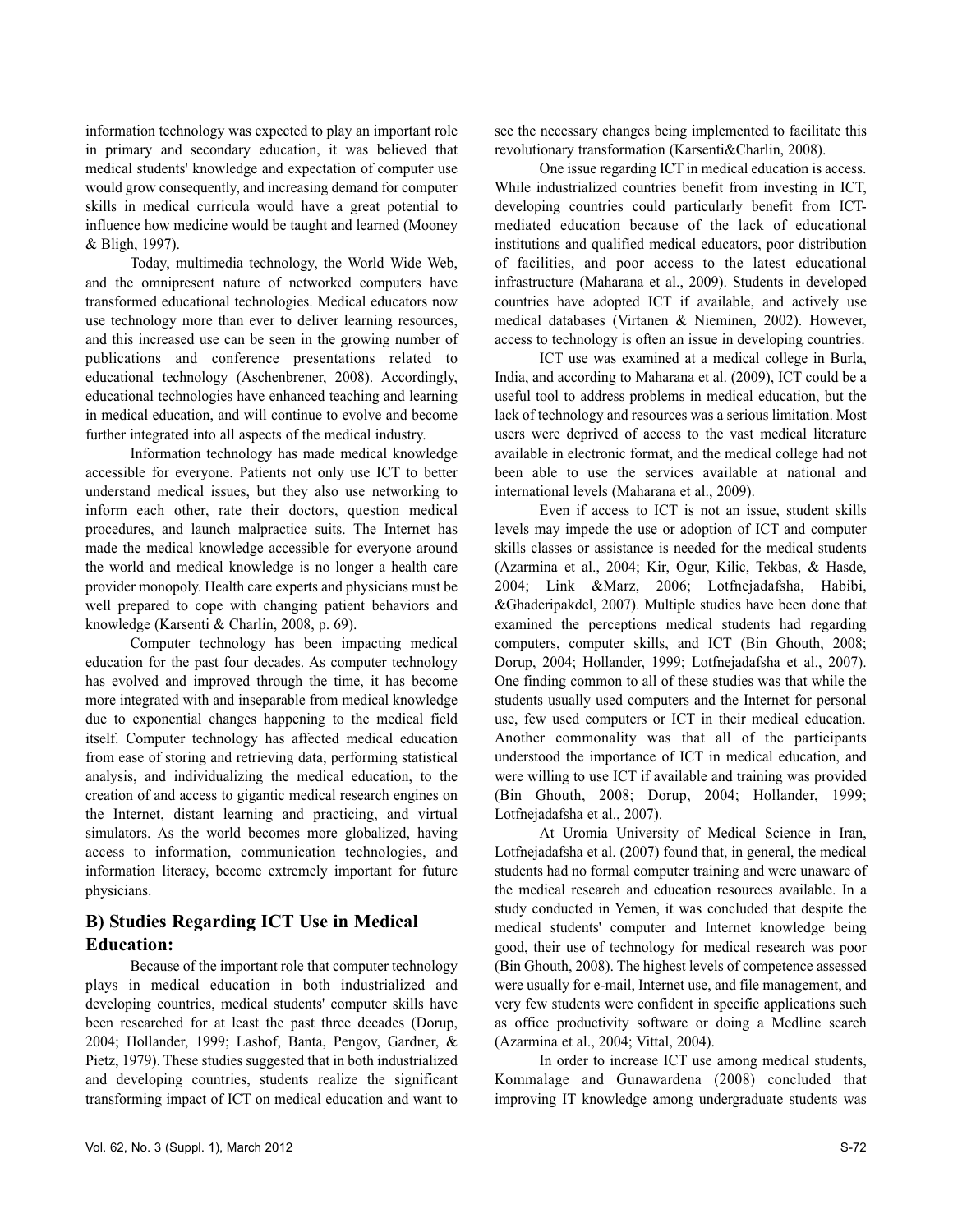important because they found that entering medical students had inadequate IT knowledge, and this highlighted the importance of having an introductory IT course for medical undergraduates. At the Gulhane Military Medical School in Ankara, Turkey, it was observed that medical students used the computer and Internet essentially for nonmedical purposes, and the researchers concluded that to encourage students to use the computer and Internet for medical purposes, tutors should use the computer and Internet during their teaching activities (Kir et al., 2004). Dorup (2004) found that teaching of basic information technology still needed to be integrated into medical studies, and that this need did not seem likely to disappear in the near future.

Link and Marz (2006) conducted research in an introductory course on computer-based and web-based training where students were asked to fill out an online questionnaire covering a wide range of relevant attitudes and experiences. The study concluded that although many students would benefit from a basic introduction to computers and the computer-based resources of the university, a single computer course for all the students would not be useful nor would it be accepted due to the wide range of computer skills among students:

There is no one-size-fits-all course design available. Such a course should either be split into several tracks according to students' different levels of computer literacy, or it should be held only for students with little or no computer experience. (Link & Marz, 2006, p. 4)

However, better training opportunities do not necessarily translate into better knowledge or effective using habits; more structured training - one which would form part of the curriculum - is necessary (Bello, Arogundade, Sanusi, Abioye-Kuteyi, & Akinsola, 2004).

The wider use of modern computer and Internet technology would result in more effective medical education, particularly in developing countries (Mansoor, 2002). The increased competition in a complex global market puts medical schools under pressure to embrace computer assisted learning; however, without support and training for staff and students, new technology could prove an expensive disaster. Expansion of computer assisted learning requires cultural change as well as careful strategic planning, resource sharing, staff incentives, active promotion of multidisciplinary working, and effective quality control (Mansoor, 2002).

This section has overviewed some of the prior studies related to ICT and its integration into medical education in different countries, and highlights some of the most common findings among them. These studies generally show that lack of technology and access, inadequate IT education for entering medical students, no formal computer training in medical curricula are mostly observed in medical schools located in developing countries. Studies reveal that the highest levels of

competence among the medical students are for e-mail, general Internet use, and file management rather than specific applications such as Medline search. Improving IT knowledge among the students, improving IT facilities, and training faculty would be beneficial to medical schools and medical students around the world.

It's worth mentioning that in most of the studies reviewed, paper-and-pencil surveys were used to assess the students' computer skills which may not be an accurate method due to the students' incorrect perceptions and understanding of the term computer literacy, the faculty and institution's inaccurate perception of computer literacy, lack of precise definition, and social desirability or possible bias in responding (Lahore, 2008).

## **C) The Role of Leadership in Medical Education With Regard to ICT:**

Computer technology is being integrated into medical education as an effective tool for teaching, learning, plus allowing access to a wider variety and greater quantity of ever increasing information and research. However, educational leaders play an essential role in incorporating this new technology into medical education in order to maximize the efficacy of this integration and improve the quality of medical education as well as training informed and efficient physicians for twenty-first century. This leadership, with regards to integration of ICT into medical education, differs in industrialized countries and developing countries. In order to integrate ICT into medical education in a developing country such as Iran, the educational leadership needs more fundamental changes, i.e., moving the centralized decision making process to a more decentralized system where the schools are given the authority to implement changes with regards to their needs and possibilities.

## **Industrialized Countries vs. Developing Countries, and a call for leadership:**

ICT usage in medical education is different between industrialized and developing countries. While developed countries have invested heavily in ICT integration in medical education and made it possible for medical students to have access to the latest updates in the medical fields, developing countries are lacking behind due to number of economic, social, and infrastructural limitations (Kommalage & Gunawardena, 2008).

IT knowledge and computer skills among medical undergraduates and healthcare workers are higher in developed countries compared with developing countries, mainly due to facility limitations such as the availability of computers and Internet connections. For instance, in Sri Lanka, IT based components are not included in medical curricula in most medical schools, and experiences with IT-based activities in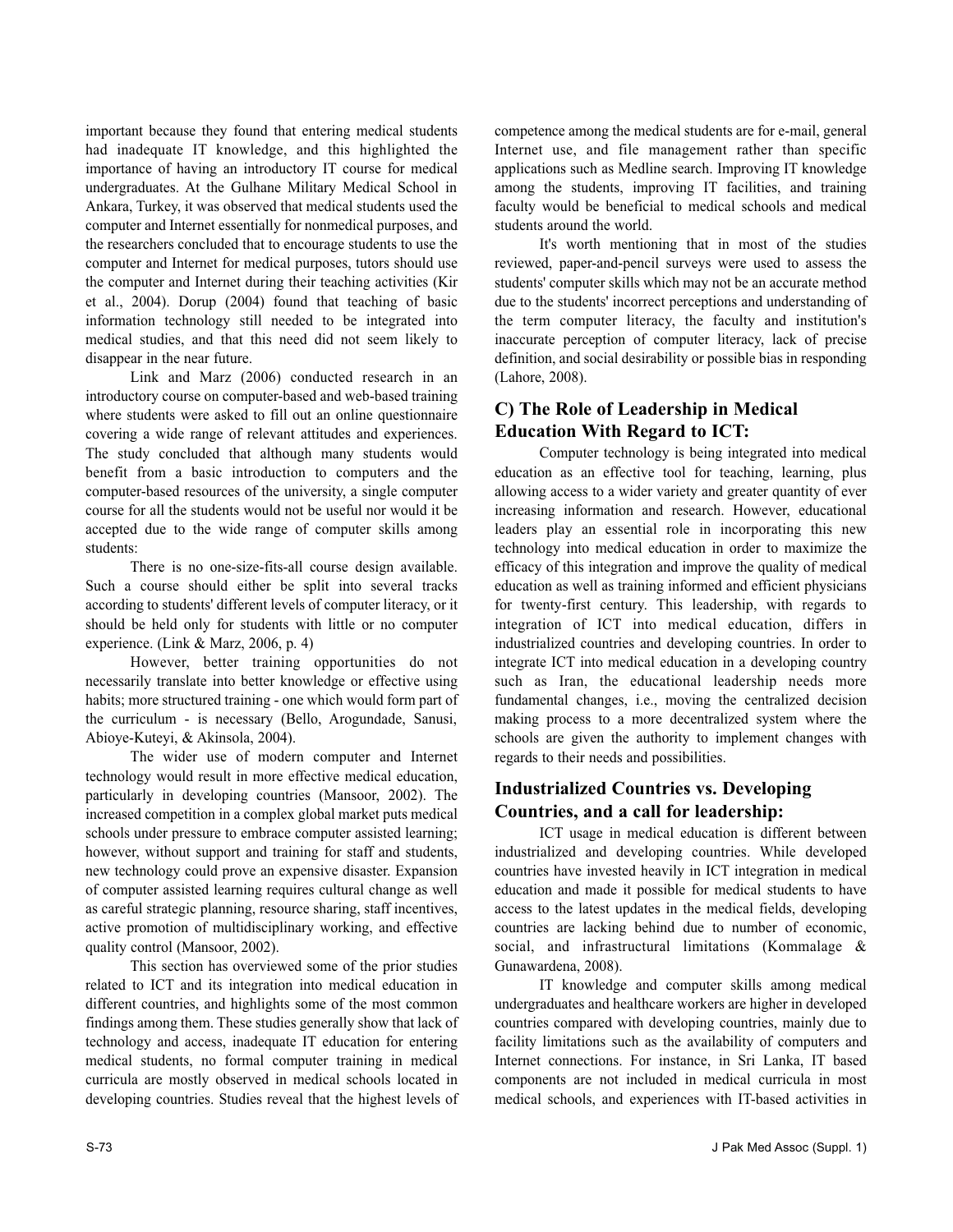medical schools is limited. The case is the same for most developing countries, and publications on this topic from those countries are limited (Kommalage & Gunawardena, 2008).

#### **Historical View:**

Computer technology was not being used to its full potential due to poor development approaches in 1990s. Designing and developing innovative approaches for effective implementation of technology seemed essential particularly in medical education. One of the first steps toward successful implementation of technology in the medical field was believed to raise computer literacy among students. The need for computer literacy was becoming increasingly important across the world and specifically in developing countries. Formal computer courses and more computer facilities seemed inevitable in medical curricula and medical schools. Ostensibly, it was believed that the earlier medical students become computer literate, the more they could use technology to its full potential and be prepared for the future (Shortliffe, 1999).

Incorporating effective computer literacy courses into medical education curricula-specifically in developing countries-and facilitating its usage for academic purposes seemed necessary. Educational leaders must design, develop, and implement such a change in their capacities specifically in the medical field, and medical schools were expected to develop or recruit expertise in academic computing and tie those people in closely with curriculum planners and reformers (Shortliffe, 1999, p. 3).

At this time of rapid change in our health care system, and hence in medical education, recognition of the strategic role of informatics education is dependent on visionary leadership and institutional commitment; those institutions making the greatest strides in this area have made broad commitments to integrated information technologies. (Shortliffe, 1999, p. 3).

### **Recent View:**

Almost a decade later, Skochelak (2010) recommended leaders of medical schools in the United States and Canada to actively advocate changes in medical education and to create a positive learning environment and organizational culture, and to use developing technology to support new methods for learning, promote efficient health care delivery, improve health care quality, and integrate teaching about electronic health records and other support tools into clinical education.

### **Educational Leadership in Iran:**

The leadership in medical education in a country like Iran is faced with more challenges compared to Western countries because of the role of the government in leading and managing universities and the centralized management system in Iran. Bikmorady (2009) named some of the barriers to effective academic leadership in medical schools in Iran such as politicization, instability, paradoxical management, lack of meritocracy, centralization, bureaucracy, a tendency toward governmental management, and inefficacy of governmental academic leadership.

According to Bikmoradi (2009), for changes in medical education to be systematic, efficient, and innovative, medical schools' leadership needs to be changed from centralized to more of a departmental decision making process, where the departments are given the autonomy to decide their own future.

#### **Summary**

This paper overviewed the role of ICT in medical education through a historical perspective from 1979 to 2010, the studies regarding ICT use in medical education both in developed and developing countries, and the role of educational leadership in medical education.

ICT's impact on medical education has evolved a great deal as both medical science and computer technology have gone under profound enhancement. While developed countries could harvest their investments in ICT, medical schools in developing countries are still struggling with designing, implementing, and delivering ICT required changes in medical education. Educational leaders in developing countries should be aware of this existing technological gap, and start to bring fundamental changes in their institutions with regard to ICT.

#### **References**

- 1. Aitken V, Lewis A, Booton P. Integration of computer technology into the medical curriculum: The King's experience. Research in Learning Technology 1997; 5: 59-63.
- 2. Ajuwon GA. Computer and Internet use by first year clinical and nursing students in a Nigerian teaching hospital. BMC Medical Informatics and Decision Making, 2003; 3: 10.doi:10.1186/1472-6947-3-10.
- 3. Aschenbrener MS. Analysis of creative and effective teaching behaviors of university instructors (Doctoral dissertation).Available from ProQuest Dissertations and Theses database, 2007. (UMI No. 3371039)
- 4. Azarmina P, Coombes J, Melvin R, Miranda JJ, Samuel M, Young EJW. Assessing computer skills in a Tanzanian medical school: An elective experience. BMC Public Health, 2004; 4: 37.doi:10.1186/1471-2458-4-37.
- 5. Bello IS, Arogundade FA, Sanusi AA, Abioye-Kuteyi EA, Akinsola A. Knowledge and utilization of information technology among health care professionals and students in Nigeria: A case study of university teaching hospitals. Journal of Medical Internet Research, 2004; 6: e45.
- 6. Bikmoradi A. Exploring academic leadership in medical schools and universities in Iran (Doctoral thesis, KarolinskaInstitutet, Stockholm, Sweden), 2009. (Online). Available from URL: http://publications.ki.se/jspui/handle/10616/38717.
- 7. Bin Ghouth AS. Using computer and Internet for medical literature searching among medical students in Hadramout University, Yemen.Online Journal of Health and Allied Sciences, 2008; 7: 6.
- 8. Blue AV, Elam CL, Rubeck R, Nora LM. Implementing a requirement for computer ownership: One medical school's experience.Medical Education Online, 1997; 2(4). (Online) Available from URL: http://www.msu.edu/~dsolomon/t0000002.pdf.
- 9. CITC. University of Isfahan UI news, 2007. (Online) Available from URL: http://www.ui.ac.ir.
- 10. Creswell J W. Research design: Qualitative, quantitative, and mixed methods approaches (3rd ed.). Thousand Oaks, CA: Sage Publications, 2009.
- 11. Dorup J. Experience and attitudes towards information and communication technology among first-year medical students in Denmark: Longitudinal questionnaire survey. Journal of Medical Internet Research, 2004; 6: e10.